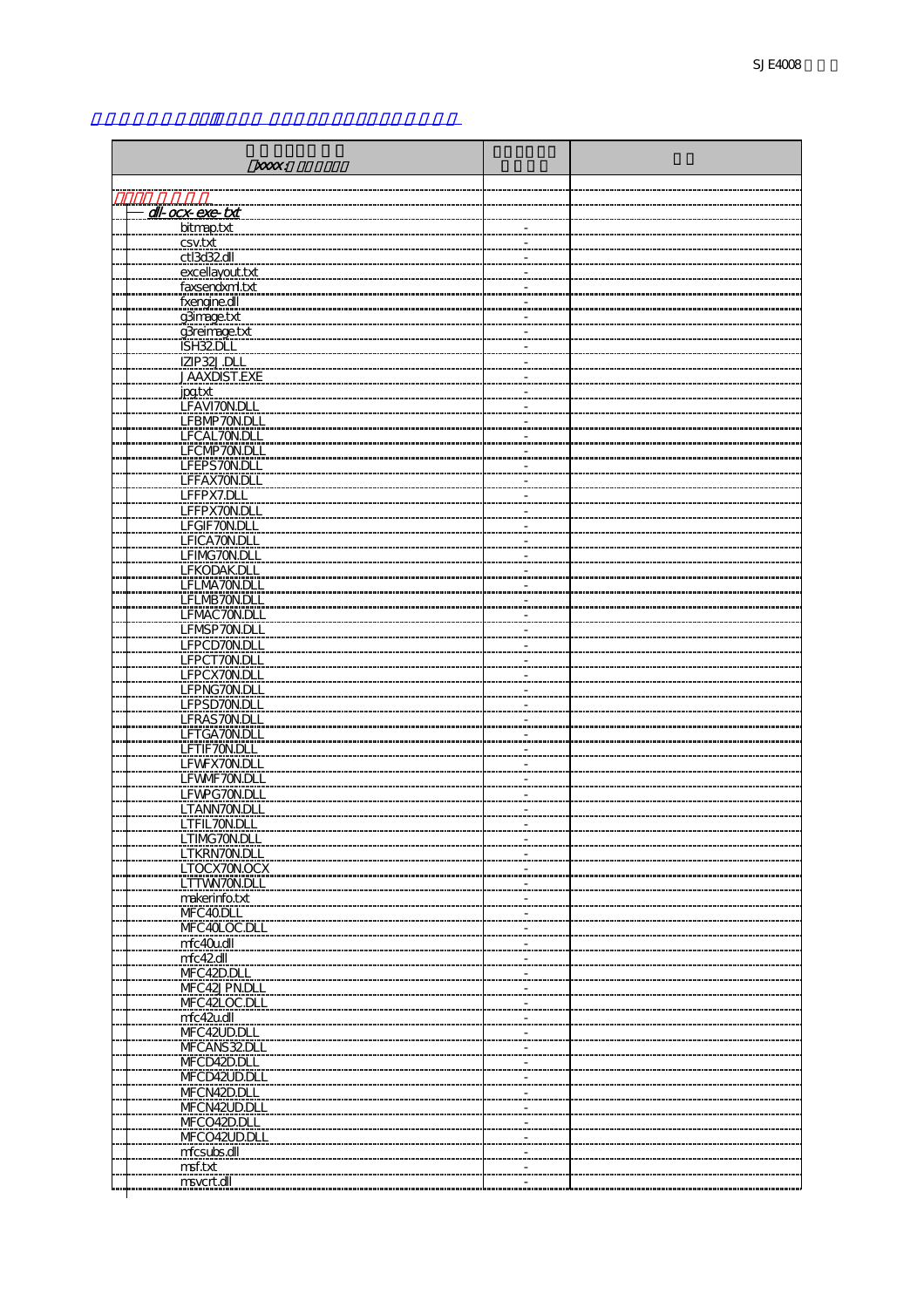|      | MSVCRTD.DLL                  |            |
|------|------------------------------|------------|
|      |                              |            |
|      | MSXML.DLL                    |            |
|      | nmfax.ocx                    |            |
|      | PCDLIB32DLI                  |            |
|      |                              |            |
|      | OPStr32dll                   |            |
|      | regedi.txt                   |            |
|      | regorder.txt                 |            |
|      |                              |            |
|      | reqput.txt                   |            |
|      | regremtxt                    |            |
|      |                              |            |
|      | scrmip.dll                   |            |
|      | scrrun.dll                   |            |
|      | TAR32DLL                     |            |
|      |                              |            |
|      | tempedi.txt                  |            |
|      | <b>TransLh6ocx</b>           |            |
|      |                              |            |
|      | <b>UA BARCD.DLL</b>          |            |
|      | xarraydb.ocx                 |            |
|      | ZIP32J.DLL                   |            |
|      |                              |            |
|      |                              |            |
| dtd  |                              |            |
|      |                              | <b>DTD</b> |
|      | MGH.dtd                      |            |
|      | SJAC0301.dtd                 | <b>DTD</b> |
|      | SJACO302dtd                  | <b>DTD</b> |
|      |                              |            |
|      | SJACO3O3dtd                  | DTD.       |
|      | SJAC0304.dtd                 | DTD        |
|      | SJACO500dtd                  |            |
|      |                              | <b>DTD</b> |
|      | SJACO601.dtd                 | DTD.       |
|      | SJAC0701.dtd                 | <b>DTD</b> |
|      |                              |            |
|      | <u>SJACO702dtd</u>           | <u>DTD</u> |
|      | SJAC0704.dtd                 | DTD        |
|      | SJAC0705dtd                  |            |
|      |                              | DTD        |
|      | SJACO801.dtd                 | <u>DTD</u> |
|      | SJACO901.dtd                 | <b>DTD</b> |
|      |                              |            |
|      | SJAC1101.dtd                 | <u>DTD</u> |
|      | SJACELEMENT.dtd              | <b>DTD</b> |
|      |                              |            |
|      |                              |            |
| load |                              |            |
|      | CommonClass.dll              |            |
|      |                              |            |
|      | CreateBarCodeSystemdll       |            |
|      | FaxResourceUpdate.exe        |            |
|      | FDoGetMaker.exe              |            |
|      |                              |            |
|      | FDoReSendexe                 |            |
|      | FEDIControl.dll              |            |
|      | FError.dll                   |            |
|      |                              |            |
|      | FFaxCommon.dll               |            |
|      | FFaxMainMinexe               |            |
|      | FFaxSend.exe                 |            |
|      |                              |            |
|      |                              |            |
|      | <b>FFAXServerControl.exe</b> |            |
|      |                              |            |
|      | FFaxTranXml.dll              |            |
|      | FGetEDIDataSchedule.exe      |            |
|      | FGetMakerInfoSchedule.exe    |            |
|      |                              |            |
|      | FImage.dll                   |            |
|      | FInformation.dll             |            |
|      |                              |            |
|      | <b>FMakeFAXReport.dll</b>    |            |
|      | <b>FReceiveFAXReport.exe</b> |            |
|      | FRemoteExe.dll               |            |
|      |                              |            |
|      | <b>FSendFAXReport.dll</b>    |            |
|      | FTelephonyControl.dll        |            |
|      | FTempData.dll                |            |
|      |                              |            |
|      | FTMakeCareerSend.exe         |            |
|      | FTMakeOCRData.exe            |            |
|      |                              |            |
|      | <b>FTMakeReSend.exe</b>      |            |
|      | FTMakeTestFaxCtl.exe         |            |
|      | FTMakeYetUnattend.exe        |            |
|      |                              |            |
|      | FTRequestOrder.exe           |            |
|      | FTTelephonyErr.dll           |            |
|      |                              |            |
|      | ManipulateRegistry.exe       |            |
|      | PrintSystemdll               |            |
|      | PrintSystemxls               |            |
|      |                              |            |
|      | XArchive.dll                 |            |
|      | <b>XClientCommon.dll</b>     |            |
|      | <b>XEdiCommon.dll</b>        |            |
|      |                              |            |
|      | XEdiCommunication.dll        |            |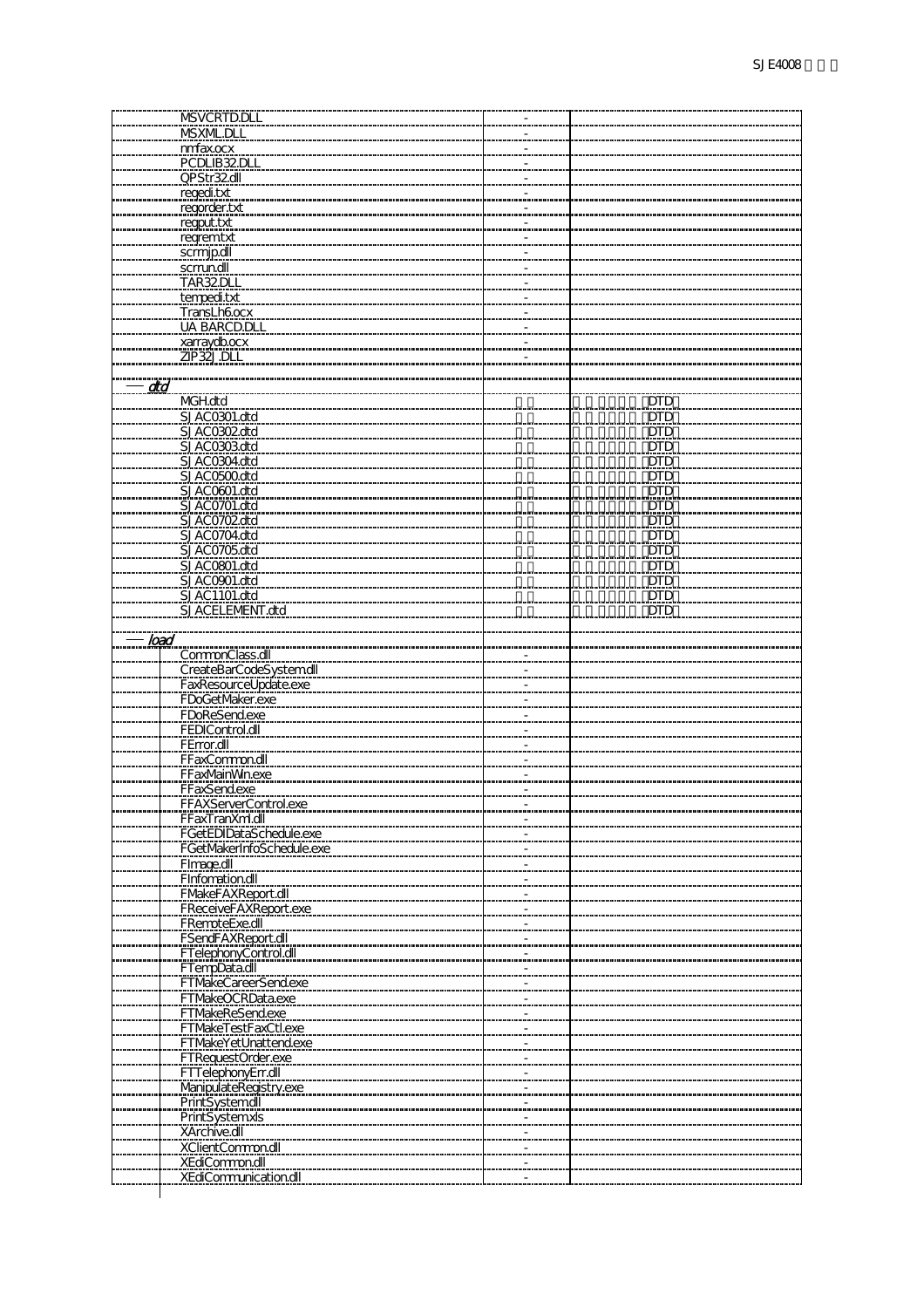|     | XIndex.dll              |  |
|-----|-------------------------|--|
|     | XInetConnect.dll        |  |
|     | <b>XRequest.dll</b>     |  |
|     |                         |  |
|     |                         |  |
|     |                         |  |
|     | Cr030mmb                |  |
|     | CrO30tpl                |  |
|     | CrO30tpt                |  |
|     | CrO <sub>20</sub> mb    |  |
|     | CrO90tpl                |  |
|     | CrO90tpt                |  |
|     | Ocr.job                 |  |
|     | Ocr.jot                 |  |
|     | Ocr.mdl                 |  |
|     |                         |  |
|     |                         |  |
|     | <b>VWWV</b>             |  |
|     | commoning               |  |
|     | commonis                |  |
|     | Download.asp            |  |
|     | error.htm               |  |
|     | error.inc               |  |
|     | FWO10 Top.htm           |  |
|     | FW011_Menu.htm          |  |
|     | FW012 Main.htm          |  |
|     | FW020 Main.htm          |  |
|     |                         |  |
|     | FWO21_SetParamhtm       |  |
|     | FWO21_SetParamjs        |  |
|     | FWO22 History.asp       |  |
|     | FWO22 History.htm       |  |
|     | FW023 ResultSend.asp    |  |
|     | FW024 ResultReceive.asp |  |
|     | FWO25 Exec.asp          |  |
|     | FWO25 Exec.js           |  |
|     | FWO26 Displmage.asp     |  |
|     | FW026 ReSend.asp        |  |
|     | FW027 DownloadLog.asp   |  |
|     | FW028 DeleteLog.asp     |  |
|     | FWO40 Main.htm          |  |
|     | FW041_SetParamhtm       |  |
|     | FW041_SetParamjs        |  |
|     |                         |  |
|     | FWO42 Result.asp        |  |
|     | FW042 Result.htm        |  |
|     | FWO50 Main.asp          |  |
|     | FWO50 Main.js           |  |
|     | FWO51_UpdateInfo.asp    |  |
|     | FWO52 GetMaker.asp      |  |
|     | dobal.asa               |  |
|     | history.inc             |  |
|     | manage.inc              |  |
|     |                         |  |
|     |                         |  |
|     | PGT32dll                |  |
|     | <b>Tvacs.ctl</b>        |  |
|     | VA.dll                  |  |
|     | VA.html                 |  |
|     |                         |  |
|     | VA.ini                  |  |
|     | voiceAdapterFlowpg      |  |
|     |                         |  |
| src |                         |  |
|     |                         |  |
|     | Cr030mb                 |  |
|     | CrO30tpl                |  |
|     | Cr030 tpt               |  |
|     | CrO90mb                 |  |
|     | CrO <sub>20tpl</sub>    |  |
|     | CrOOtpt                 |  |
|     | Ocr.job                 |  |
|     | Ocr.jot                 |  |
|     | Ocr.mdl                 |  |
|     |                         |  |
|     |                         |  |
|     | <u>source</u>           |  |
|     | CreateBarCode           |  |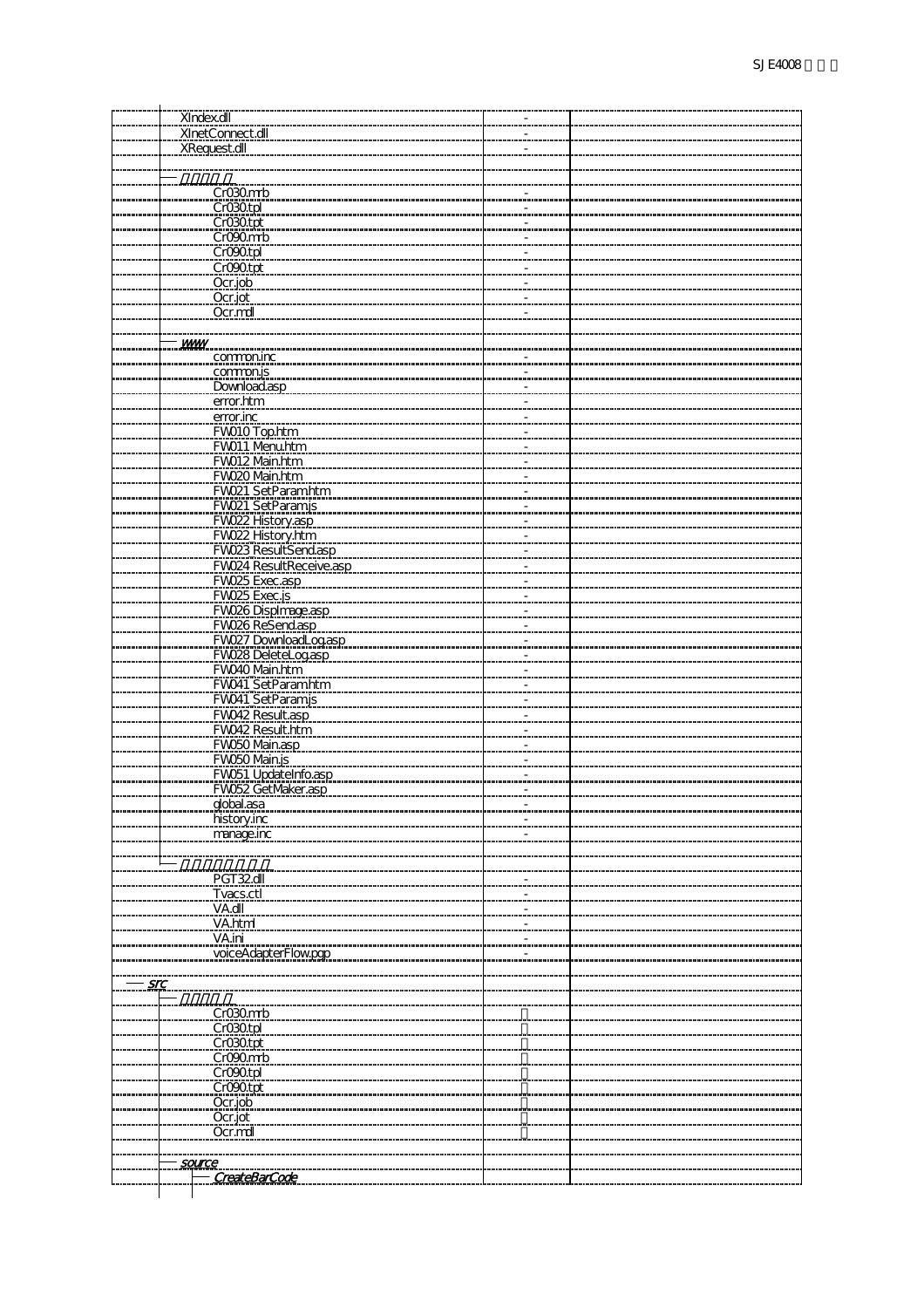| CreateBarCode.cls                                                    |  |
|----------------------------------------------------------------------|--|
| CreateBarCodeSystemvbp                                               |  |
|                                                                      |  |
| CreateBarCodeSystemvbw<br>fmHiddenFormfrm                            |  |
|                                                                      |  |
| FDoGetMaker<br>FDoGetMaker.vbp<br>FDoGetMaker.vbw<br>fmDoGetMaker.fm |  |
|                                                                      |  |
|                                                                      |  |
|                                                                      |  |
|                                                                      |  |
| <b>FDoReSend</b>                                                     |  |
|                                                                      |  |
| FDoReSendvbp<br>FDoReSendvbw<br>frmDoReSend.frm                      |  |
|                                                                      |  |
|                                                                      |  |
|                                                                      |  |
| <b>FEDICantrol</b>                                                   |  |
|                                                                      |  |
| EDIControl.cls<br>FEDIControl.vbp<br>FEDIControl.vbw                 |  |
|                                                                      |  |
|                                                                      |  |
| <u>Ferror</u>                                                        |  |
|                                                                      |  |
| Error.cls<br>FError.vbp                                              |  |
| FError.vbw                                                           |  |
|                                                                      |  |
| <b>FFaxCommon</b>                                                    |  |
| <b>EdiFolderInformation.cls</b>                                      |  |
| FFaxCommon.vbp<br>FFaxCommon.vbw                                     |  |
|                                                                      |  |
|                                                                      |  |
| <b>FFaxMainWin</b>                                                   |  |
| FFaxMainWn.vbp                                                       |  |
| FFaxMainWn.vbw                                                       |  |
| fmNainWn.frm                                                         |  |
| fmMainMn.frx                                                         |  |
| mdlMainWin.bas                                                       |  |
|                                                                      |  |
| <b>FFaxSend</b>                                                      |  |
| <b>FaxSend.cls</b>                                                   |  |
| FaxSendFormfrm                                                       |  |
| FFaxSend.vbp                                                         |  |
| FFaxSend.vbw                                                         |  |
| SendFileChk.bas                                                      |  |
|                                                                      |  |
| <b>FFAXServer</b>                                                    |  |
| <b>FFAXS</b>                                                         |  |
| FFAXServerControl.vbw                                                |  |
| frmMainCtrlfrmfrm                                                    |  |
| mdlStartUp.bas                                                       |  |
|                                                                      |  |
|                                                                      |  |
| <b>FFaxTranXnl</b>                                                   |  |
| FaxTranXml.cls                                                       |  |
| FFaxTranXml.vbp<br>FFaxTranXml.vbw                                   |  |
| mdlFaxTranXml.bas                                                    |  |
|                                                                      |  |
|                                                                      |  |
| <b>FGetEDIDataSchedule</b>                                           |  |
| FGetEDIDataSchedule.vbp                                              |  |
| FGetEDIDataSchedule.vbw                                              |  |
| GetEDIDataSchedule.frm                                               |  |
| GetEDIDataScheduleMain.cls                                           |  |
| Module1.bas                                                          |  |
|                                                                      |  |
| <b>FGetMakerInfoSchedule</b>                                         |  |
| FGetMakerInfoSchedule.vbp                                            |  |
|                                                                      |  |
| FGetMakerInfoSchedule.vbw                                            |  |
| MakerSetUpTimeControl.frm                                            |  |
| MakerSetUpTimeControlMain.cls                                        |  |
|                                                                      |  |
| <b>Firmace</b>                                                       |  |
| FaxReceivelmage.cls                                                  |  |
| FaxReceiveRefImgcls                                                  |  |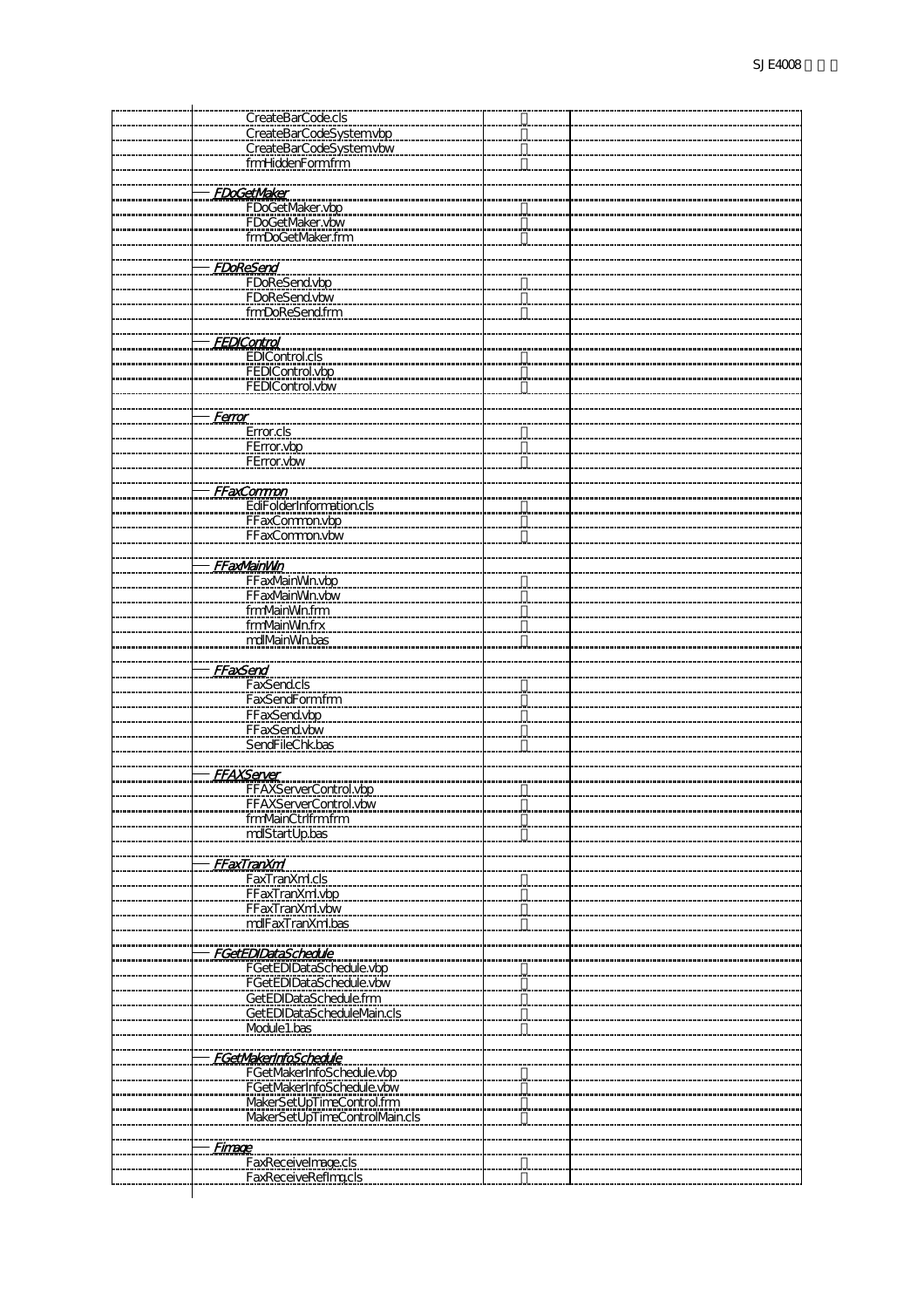| FAXRepImacls                                   |  |
|------------------------------------------------|--|
| <b>FAXTranReferImgcls</b>                      |  |
|                                                |  |
| Fimage.vbp                                     |  |
| Fimage.vbw                                     |  |
| fmingTranCtl.frm                               |  |
|                                                |  |
|                                                |  |
| <b>Finfornation</b>                            |  |
| FaxManageNumcls                                |  |
|                                                |  |
| Finformation.vbp                               |  |
| Finformation.vbw                               |  |
| MakerInfo.cls                                  |  |
|                                                |  |
| <b>ModemInfo.cls</b>                           |  |
| schedule.cls                                   |  |
| SetupInfo.cls                                  |  |
|                                                |  |
|                                                |  |
| <b>FMakeFAXReport</b>                          |  |
| FaxRepLayout.cls                               |  |
|                                                |  |
| FMakeFAXReport.vbp                             |  |
| <b>FMakeFAXReport.vbw</b>                      |  |
|                                                |  |
|                                                |  |
| <b>FReceiveFAXReport</b>                       |  |
|                                                |  |
| FaxReceiveCareers.cls<br>FaxReceiveControl.cls |  |
| FaxTimerControl.frm                            |  |
|                                                |  |
| <b>FReceiveFAXReport.vbp</b>                   |  |
| FReceiveFAXReport.vbw                          |  |
| OCR.cls                                        |  |
|                                                |  |
|                                                |  |
| <u>FRemoteExe</u>                              |  |
| FRemoteExe.vbp                                 |  |
|                                                |  |
| FRemoteExe.vbw                                 |  |
| RemoteExe.cls                                  |  |
|                                                |  |
|                                                |  |
| <b>FSendFAXReport</b>                          |  |
| FaxRetryImage.cls                              |  |
| <b>FaxSendCareers.cls</b>                      |  |
|                                                |  |
| FSendFAXReport.vbp                             |  |
| FSendFAXReport.vbw                             |  |
|                                                |  |
| <b>FTelephonyControl</b>                       |  |
|                                                |  |
| FTelephonyControl.vbp                          |  |
| FTelephonyControl.vbw                          |  |
| mdlComDefinition.bas                           |  |
|                                                |  |
| TelephonyControl.cls                           |  |
| TelephonyFileChk.bas                           |  |
|                                                |  |
|                                                |  |
| <u>FTMakeYetUnattend</u>                       |  |
| fmTeleCon.frm                                  |  |
| FTMakeYetUnattend.vbp                          |  |
| FTMakeYetUnattend.vbw                          |  |
|                                                |  |
| MakeYetUnattendCtl.cls                         |  |
|                                                |  |
| <b>FTMakeCareerSend</b>                        |  |
|                                                |  |
| fmTeleCon.frm                                  |  |
| FTMakeCareerSend.vbp                           |  |
| <b>FTMakeCareerSend.vbw</b>                    |  |
| MakeCareerSendCtl.cls                          |  |
|                                                |  |
|                                                |  |
| <u>FTMakeOCRData</u>                           |  |
| fmTeleCon.frm                                  |  |
|                                                |  |
| FTMakeOCRData.vbp                              |  |
| FTMakeOCRData.vbw                              |  |
| MakeOCRCtl.cls                                 |  |
|                                                |  |
|                                                |  |
| <b>FTMakeReSend</b>                            |  |
| fmTeleCon.frm                                  |  |
| fmTeleCon.frx                                  |  |
|                                                |  |
| FTMakeReSend.vbp                               |  |
| FTMakeReSend.vbw                               |  |
| ReSendCtl.cls                                  |  |
|                                                |  |
|                                                |  |
| <u>FTMakeTestFax</u>                           |  |
|                                                |  |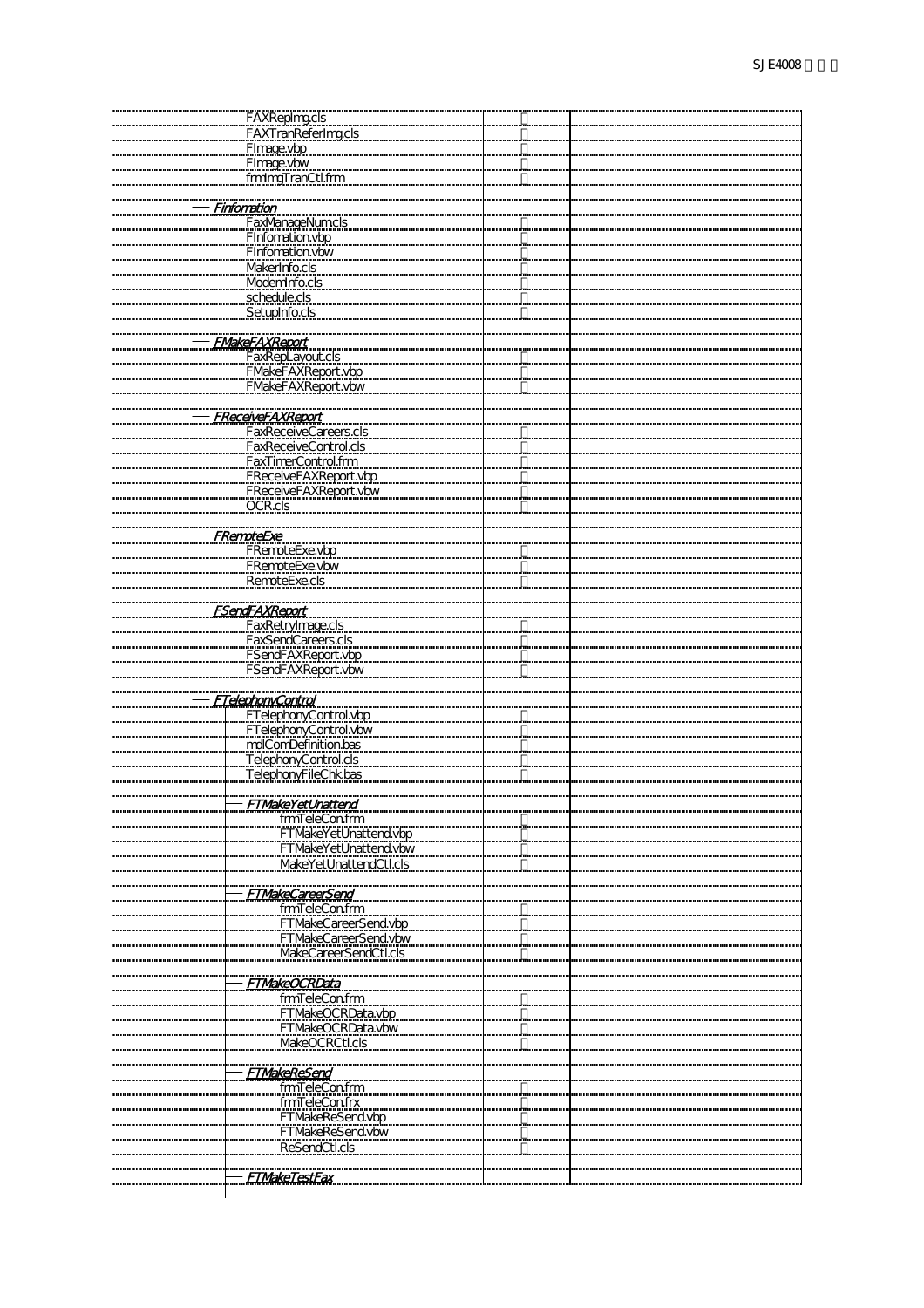| frmTeleCon.frm           |  |
|--------------------------|--|
| FTMakeTestFaxCtl.vbp     |  |
|                          |  |
| FTMakeTestFaxCtl.vbw     |  |
| MAKETESTFAXCTL.CLS       |  |
|                          |  |
| <b>FTRearestOrder</b>    |  |
| fmTeleCon.frm            |  |
|                          |  |
| FTRequestOrder.vbp       |  |
| FTRequestOrder.vbw       |  |
| RequestOrderCtl.cls      |  |
|                          |  |
| <b>FTelephonyControl</b> |  |
| <b>FTTelephonyEnr</b>    |  |
|                          |  |
| FTTelephonyErr.vbp       |  |
| FTTelephonyErr.vbw       |  |
| <b>TELEPHONYERR.CLS</b>  |  |
|                          |  |
| <b>FTempData</b>         |  |
| FTempData.vbp            |  |
|                          |  |
| FTempData.vbw            |  |
| TempEDIData.cls          |  |
|                          |  |
| MainpulateRedstry        |  |
| ManipulateRegistry.frm   |  |
| ManipulateRegistry.vbp   |  |
| ManipulateRegistry.vbw   |  |
|                          |  |
| modRegistry.bas          |  |
|                          |  |
| <b>PGTSKEL</b>           |  |
| ftelephonycontrol.cpp    |  |
| ftelephonycontrol.h      |  |
| mssccprj.scc             |  |
| PGT32APS                 |  |
|                          |  |
| PGT32clw                 |  |
| PGT32cpp                 |  |
| PGT32def                 |  |
| PGT32dsp                 |  |
| PGT32dsw                 |  |
| PGT32h                   |  |
| PGT32ncb                 |  |
|                          |  |
| PGT32opt                 |  |
| PGT32plg                 |  |
| PGT32rc                  |  |
| ReadMe.txt               |  |
| resource.h               |  |
|                          |  |
| sample.cpp<br>sample.h   |  |
|                          |  |
| StdAfx.cpp               |  |
| StdAfx.h                 |  |
|                          |  |
| Debug                    |  |
| ftelephonycontrol.obj    |  |
| PGT32dll                 |  |
| PGT32exp                 |  |
| PGT32ilk                 |  |
|                          |  |
| PGT 32lib                |  |
| PGT32obj                 |  |
| PGT32pch                 |  |
| PGT32pdb                 |  |
| PGT32res                 |  |
| <b>StdAfx.obj</b>        |  |
| vc60idb                  |  |
| vc60pdb                  |  |
|                          |  |
|                          |  |
| <u>res</u>               |  |
| PGT 32rc2                |  |
|                          |  |
| <u>PrintSystem</u>       |  |
| CreateReportCtl.cls      |  |
|                          |  |
| PrintSystemvbp           |  |
| PrintSystemvbw           |  |
| PrintSystemxls           |  |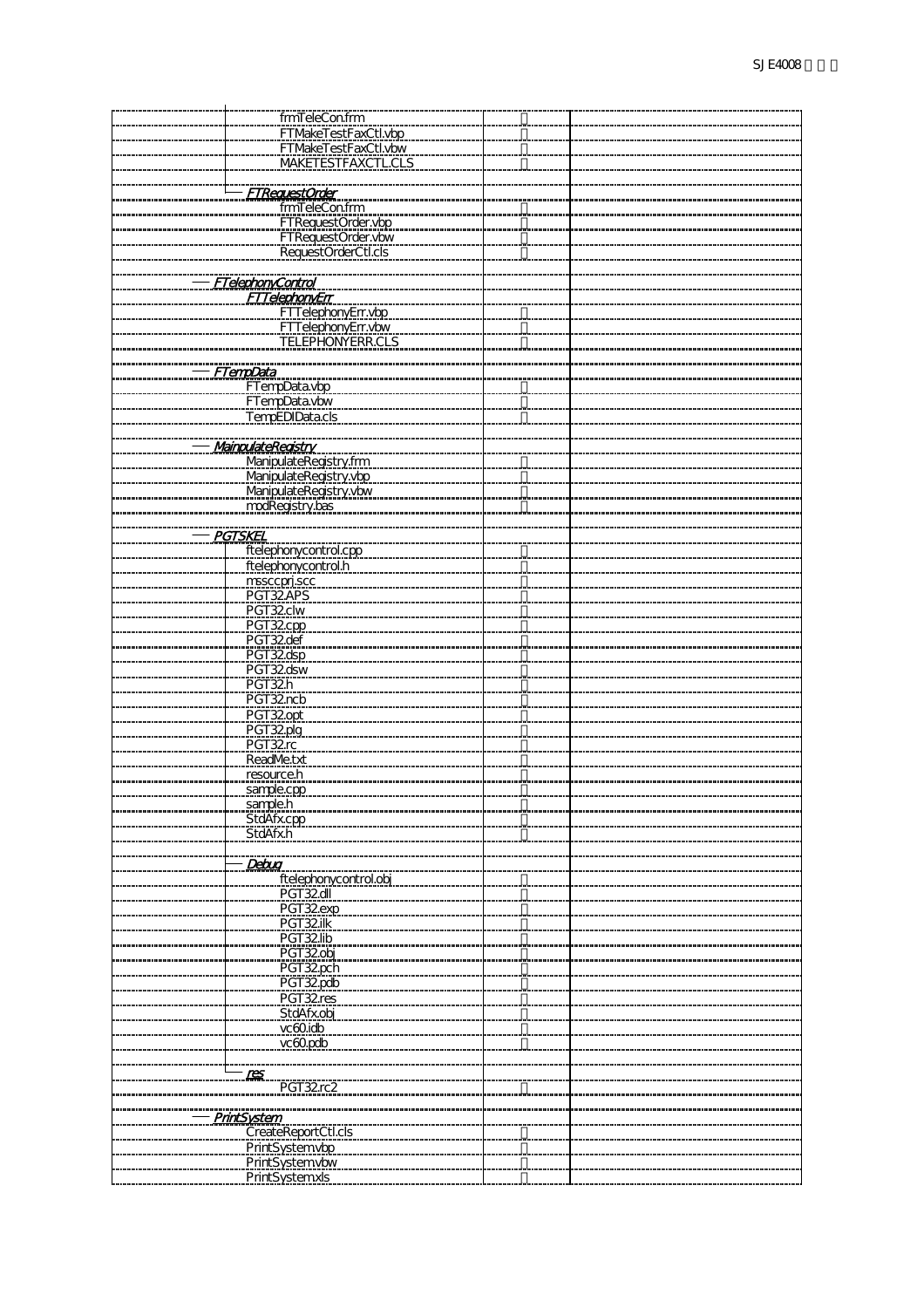|                     | SetUpFaxSenver<br>FaxResourceUpdate.vbp<br>FaxResourceUpdate.vbw |  |
|---------------------|------------------------------------------------------------------|--|
|                     |                                                                  |  |
|                     | fmSetUp.frm                                                      |  |
|                     |                                                                  |  |
|                     |                                                                  |  |
| <b>WWW</b>          |                                                                  |  |
|                     | commoning                                                        |  |
|                     | commonis                                                         |  |
|                     |                                                                  |  |
|                     | Download.asp                                                     |  |
|                     | error.htm                                                        |  |
|                     | error.inc                                                        |  |
|                     | FWO10 Top.htm                                                    |  |
|                     | FW011 Menuhtm                                                    |  |
|                     | FW012 Main.htm                                                   |  |
|                     | FW020_Main.htm                                                   |  |
|                     |                                                                  |  |
|                     | FWO21_SetParamhtm                                                |  |
|                     | FWO21 SetParamjs                                                 |  |
|                     | FW022 History.asp                                                |  |
|                     | FWO22 History.htm                                                |  |
|                     | FW023 ResultSend.asp                                             |  |
|                     | FW024 ResultReceive.asp                                          |  |
|                     | FW025 Exec.asp                                                   |  |
|                     |                                                                  |  |
|                     | FW025 Exec.js                                                    |  |
|                     | FW026 Displmage.asp                                              |  |
|                     | FW026 ReSend.asp                                                 |  |
|                     | FW027 DownloadLog.asp                                            |  |
|                     | FWO28 DeleteLogasp                                               |  |
|                     | FWO40 Main.htm                                                   |  |
|                     |                                                                  |  |
|                     | FW041_SetParamhtm                                                |  |
|                     | FW041_SetParamjs                                                 |  |
|                     | FW042 Result.asp                                                 |  |
|                     | FW042 Result.htm                                                 |  |
|                     | FWO50 Main.asp                                                   |  |
|                     | FWO50 Main.js                                                    |  |
|                     | FW051_UpdateInfo.asp                                             |  |
|                     |                                                                  |  |
|                     | FWO52 GetMaker.asp                                               |  |
|                     | global.asa                                                       |  |
|                     | history.inc                                                      |  |
|                     | manage.inc                                                       |  |
|                     |                                                                  |  |
| $\boldsymbol{\chi}$ |                                                                  |  |
|                     | <b>CommonClass</b>                                               |  |
|                     |                                                                  |  |
|                     | CommonClass.vbp                                                  |  |
|                     | CommonClass.vbw                                                  |  |
|                     | DateExtentObject.cls                                             |  |
|                     | <b>FileObject.cls</b>                                            |  |
|                     | FolderInformationObject.cls                                      |  |
|                     | FolderInformationXM_cls                                          |  |
|                     | LangageObject.cls                                                |  |
|                     | <b>MessageBoxObject.cls</b>                                      |  |
|                     |                                                                  |  |
|                     | MessageBoxXML.cls                                                |  |
|                     |                                                                  |  |
|                     | <u>Xarchive</u>                                                  |  |
|                     | <b>Archive.cls</b>                                               |  |
|                     | frmArchiveOCX.frm                                                |  |
|                     | XArchive.vbp                                                     |  |
|                     | XArchive.vbw                                                     |  |
|                     |                                                                  |  |
|                     |                                                                  |  |
|                     | <b>XClientCommon</b>                                             |  |
|                     | <b>FolderInformation.cls</b>                                     |  |
|                     | <b>KeyInformation.cls</b>                                        |  |
|                     | MakerInformation.cls                                             |  |
|                     | MakerInformationRowcls                                           |  |
|                     |                                                                  |  |
|                     | MakerInformationXM_cls                                           |  |
|                     | OptionInformationObject.cls                                      |  |
|                     | XClientCommon.vbp                                                |  |
|                     | XClientCommon.vbw                                                |  |
|                     |                                                                  |  |
|                     | <u>XEdiCommon</u>                                                |  |
|                     | EdiFolderInformationObject.cls                                   |  |
|                     |                                                                  |  |
|                     |                                                                  |  |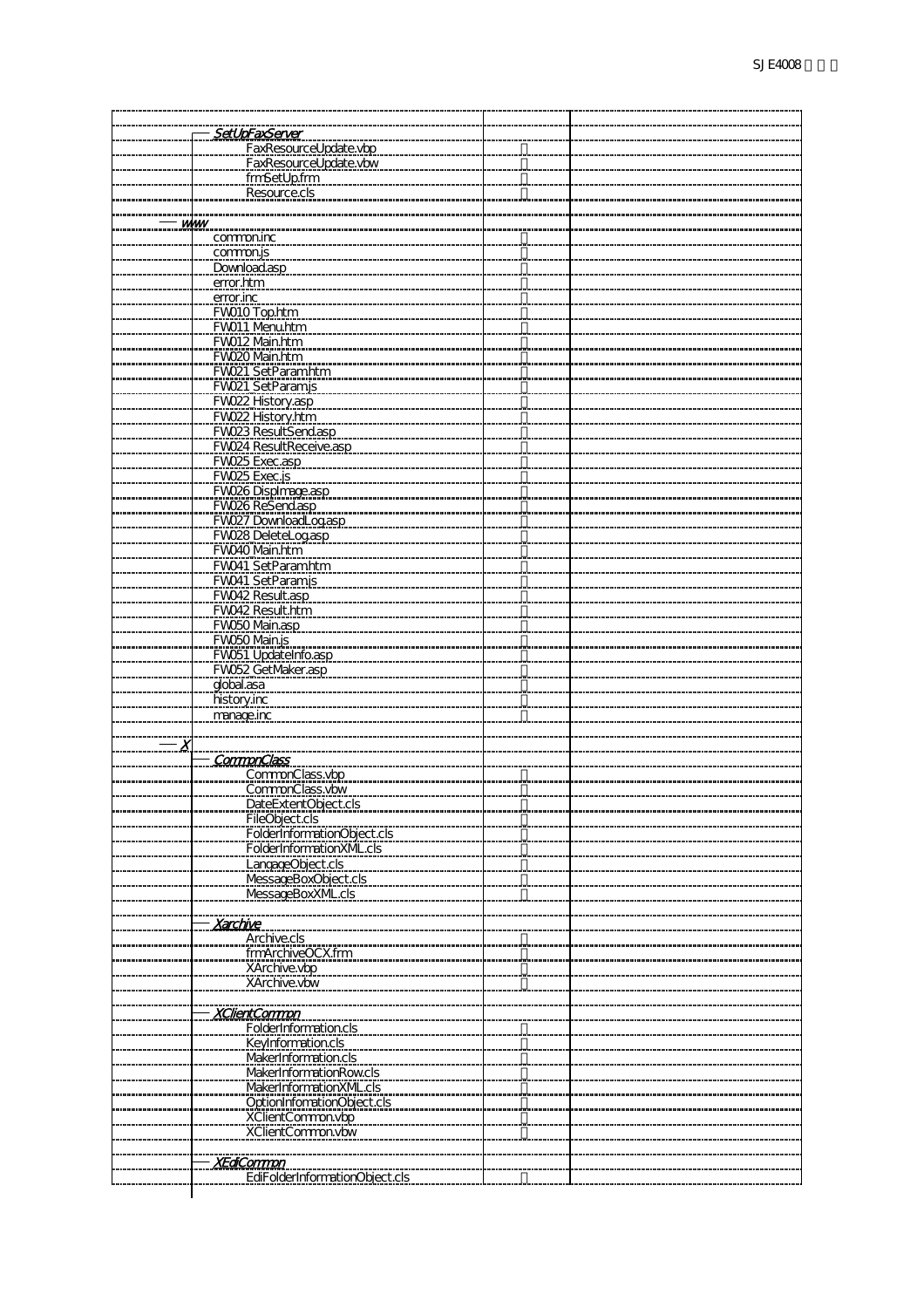| <b>FileName.cls</b>                  |  |
|--------------------------------------|--|
| InformationCode.cls                  |  |
|                                      |  |
| XEdiCommon.vbp                       |  |
| XEdiCommon.vbw                       |  |
|                                      |  |
| <b>XEdCommunication</b>              |  |
| <b>CommunicatioLogRowcls</b>         |  |
| <b>InetConect.cls</b>                |  |
|                                      |  |
| Mssccprj.scc                         |  |
| Constant.cls                         |  |
| RequestReception.cls                 |  |
| XEdiCommunication.vbp                |  |
| XEdiCommunication.vbw                |  |
|                                      |  |
| <b>Xindex</b>                        |  |
|                                      |  |
| Index.cls                            |  |
| XIndex.vbp                           |  |
| XIndex.vbw                           |  |
|                                      |  |
| <b>XInetConnct</b>                   |  |
| InetConnect.cls                      |  |
|                                      |  |
| XInetConnect.vbp<br>XInetConnect.vbw |  |
|                                      |  |
|                                      |  |
| <u>XRequest</u>                      |  |
| RequestObject.cls                    |  |
| <b>Xrequest.exp</b>                  |  |
| <b>Xrequest.lib</b>                  |  |
|                                      |  |
| XRequest.vbp                         |  |
| XRequest.vbw                         |  |
|                                      |  |
|                                      |  |
| <b>PGT 32dll</b>                     |  |
| Tvacs.ctl                            |  |
| VA.dll                               |  |
| VA.html                              |  |
|                                      |  |
| VA.ini                               |  |
| voiceAdapterFlowpgp                  |  |
|                                      |  |
|                                      |  |
| FROIO ChangeCode.xsl                 |  |
| FROIO ChangeStructure.xsl            |  |
| FRO50 ChangeS tructure.xsl           |  |
|                                      |  |
| FRO60 ChangeCode.xsl                 |  |
| FRO60 ChangeStructure.xsl            |  |
| FR070 ChangeCode.xsl                 |  |
| FR070 ChangeStructure.xsl            |  |
| FRO80 ChangeCode.xsl                 |  |
| FRO80 ChangeStructure.xsl            |  |
| FR110ChangeStructure.xsl             |  |
| FR120ChangeCode.xsl                  |  |
|                                      |  |
| FR120 ChangeStructure.xsl            |  |
| FR130 ChangeStructure.xsl            |  |
| FR150 ChangeStructure.xsl            |  |
| StandardCode_jp.xml                  |  |
|                                      |  |
|                                      |  |
| 0301-info.xml                        |  |
| <b>O500-info.xml</b>                 |  |
| 0601-info.xml                        |  |
|                                      |  |
| 0701-info.xml                        |  |
| 1101-info.xml                        |  |
|                                      |  |
|                                      |  |
| ErrorMessage.xml                     |  |
|                                      |  |
|                                      |  |
| <b>CCCCCCOOT.VAV</b>                 |  |
|                                      |  |
| <b>CCCCCACCIVAV</b>                  |  |
| 00000401.WAV                         |  |
| 00000402WAV                          |  |
| 00000403WAV                          |  |
|                                      |  |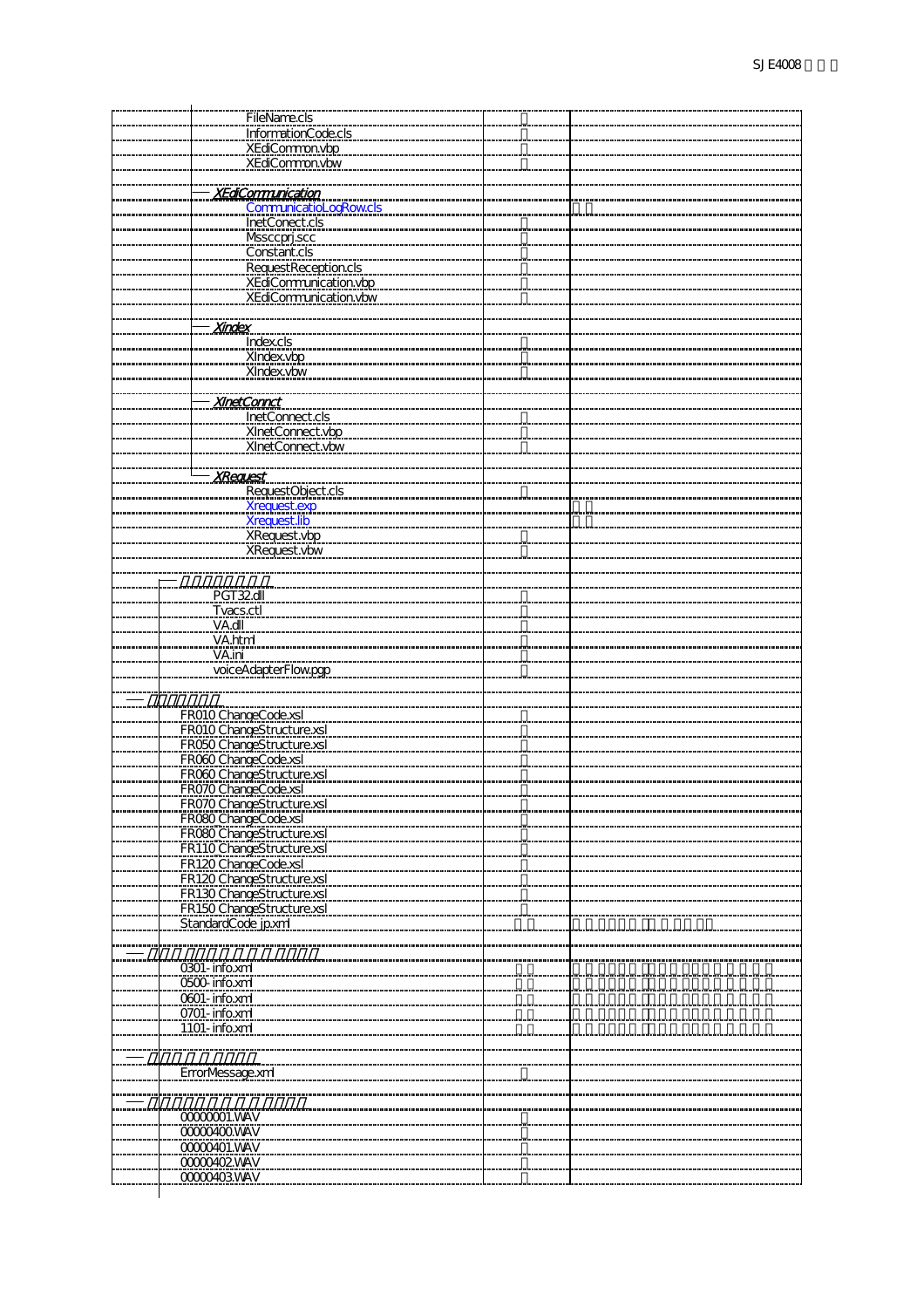| 000004WAV              |  |
|------------------------|--|
| 00000405WAV            |  |
| 00000406WAV            |  |
| 00000407.WAV           |  |
| 00000408WAV            |  |
| 00000409.WAV           |  |
| <b>CCCCTCCCOWAV</b>    |  |
| 00001001.wav           |  |
| <b>CCCCTICCO2 VAIV</b> |  |
| <b>CCCCO COO SWAV</b>  |  |
| 00001004.wav           |  |
| 00001005wav            |  |
| 00001006wav            |  |
| 00001007.wav           |  |
| <b>CCCCO CON AND</b>   |  |
| 00001009.wav           |  |
| <b>CCCCOTOTOWAV</b>    |  |
| 0000101.wav            |  |
| 00001012wav            |  |
| 00001013wav            |  |
| 000014 wav             |  |
| 00001015wav            |  |
| <b>CCCCOTCI GWAV</b>   |  |
| CCCCO1017.wav          |  |
| <b>CCCCOTORSWAV</b>    |  |
| 00001019.WAV           |  |
| 00001020 wav           |  |
| 00001030 way           |  |
| 00001031.wav           |  |
| 00001040 vav           |  |
| CCCCO1O5Qwav           |  |
| 00001051.wav           |  |
| 00001052way            |  |
| <b>00001053wav</b>     |  |
| 00001054.wav           |  |
| 00001055.wav           |  |
| 00001056wav            |  |
| <b>CCCCO TOCO VARY</b> |  |
| CCCO107Qwav            |  |
| CCCO1OBOWAV            |  |
| 00001081.wav           |  |
| 00001082wav            |  |
| 00001083wav            |  |
|                        |  |
| FAXManageNumber.xml    |  |
| moderninformation.xml  |  |
| Schedule.xml           |  |
| SetUpInformation.xml   |  |
|                        |  |
|                        |  |
| communication.xml      |  |
| End.xml                |  |
| folder.xml             |  |
| resource.xml           |  |
|                        |  |
|                        |  |
| FAXSendLogxml          |  |
| FAXReceiveLogxml       |  |
|                        |  |
|                        |  |
| F1-JP.xlt              |  |
| F3-JP.xls              |  |
| F4JP.xlt               |  |
| F5-JP.xlt              |  |
| F6 JP.xlt              |  |
| F7-JP.xlt              |  |
| F8-JP.xlt              |  |
| F9-JP.xls              |  |
| <u>F10-JP.xlt</u>      |  |
| F11-JP.xlt             |  |
| F12-JP.xlt             |  |
|                        |  |